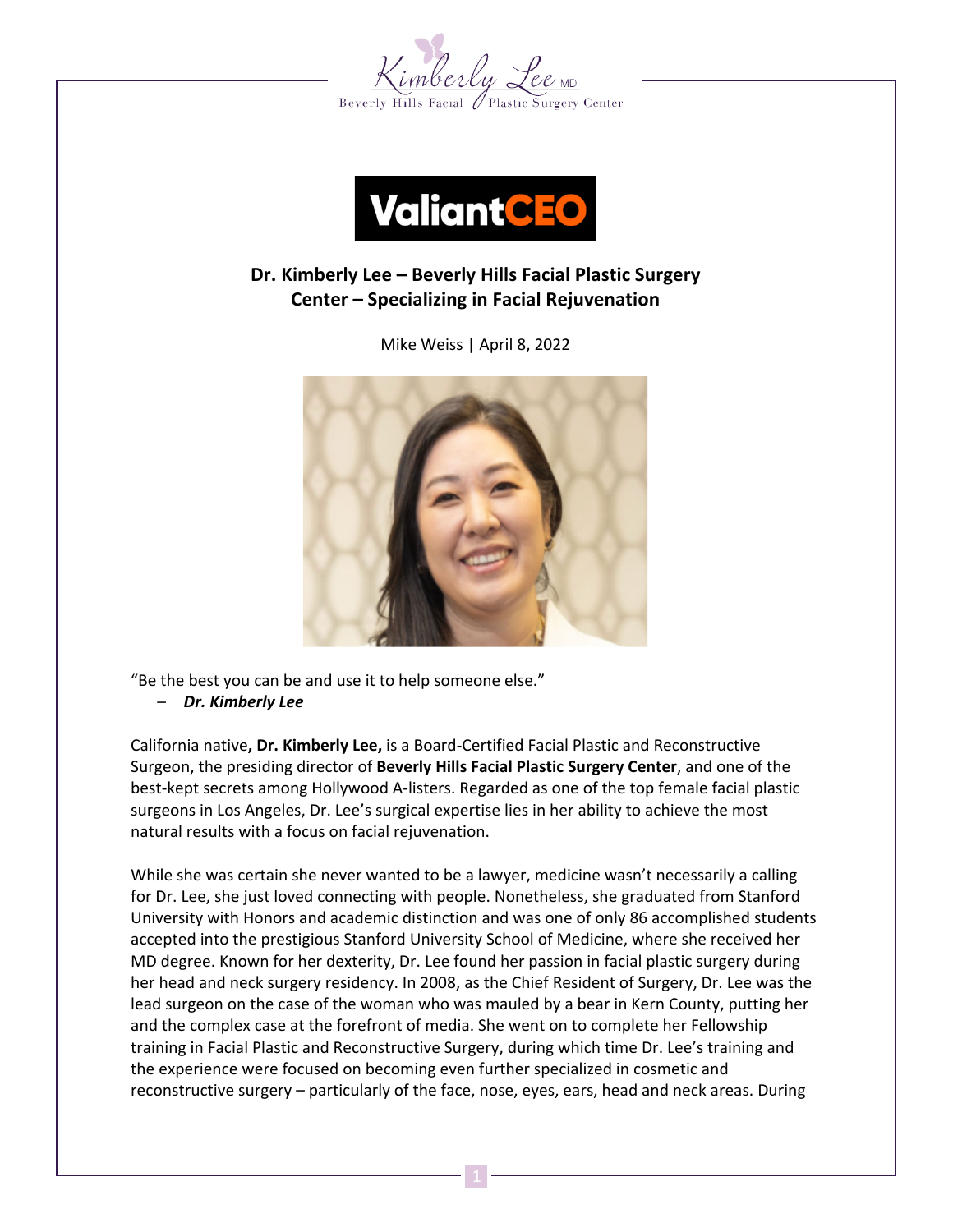

this time, she received extensive training in the most cutting-edge techniques, including surgical, non-surgical, minimally invasive procedures, and laser treatments.

With a clear vision, she opened Beverly Hills Facial Plastic Surgery Center in 2010 – an intentionally boutique plastic surgery practice. Since then, Dr. Lee has become highly sought after by some of Hollywood's biggest names for the discrete and personable nature of the practice, and her flawless results. She has quickly become a go-to for procedures such as buccal fat removal, dimples, facial contouring, and other highly intricate procedures using the latest technology, Board-certified by the American Board of Otolaryngology/Head and Neck Surgery, she is also an assistant clinical professor in the division of Head and Neck Surgery at Ronald Reagan UCLA Medical Center and on medical staff at Cedars-Sinai Medical Center. Dr. Lee has gained national and international recognition through her skillful artistry and ability to treat challenging conditions with flawless results. She is passionate about sharing her knowledge and has been featured in media outlets such as the Los Angeles Times, People Magazine, The Doctor's, ABC News, NBC, Inside Edition, and the Associated Press, among many others.

As only one of the 15% of female plastic surgeons in the US, Dr. Lee is a committee member of Women in Facial Plastic Surgery and Face to Face, an organization dedicated to providing pro bono surgery for women victims of domestic violence through the AAFPRS. Dr. Lee is also a member of the American Academy of Facial Plastic and Reconstructive Surgery, California Society of Facial Plastic Surgery, American Academy of Otolaryngology-Head and Neck Surgery, and the American Medical Association. Dr. Lee also remains actively engaged in clinical research, which is focused on how to advance and optimize patient care and management. She has won numerous awards and presented at several national meetings and takes great pride in being among the top plastic surgeons. When she is not working, Dr. Lee enjoys playing golf with her family and traveling, when her schedule permits.

## **Thank you so much for doing this with us! Can you tell us a story about what brought you to this specific career path?**

*Dr. Kimberly Lee:* As a young child, I always loved doing things with my hands, whether it was making jewelry out of beads or doing creative projects. I watched an episode of People's Court on TV and knew that my calling wasn't arguing with others but I wanted to help people. More importantly, I wanted to get to know people — I love interacting with my patients and getting to know them as people! I had a unique situation where a patient was mauled in the face by a bear and airlifted to UCLA, where I did her surgery. While there's no textbook or course on how to fix a face after a bear mauling, it was going back to my childhood of being creative and using my hands to extrapolate from what I had learned to put the face back together again.

#### **Can you tell us a story about the hard times that you faced when you first started your journey? Did you ever consider giving up?**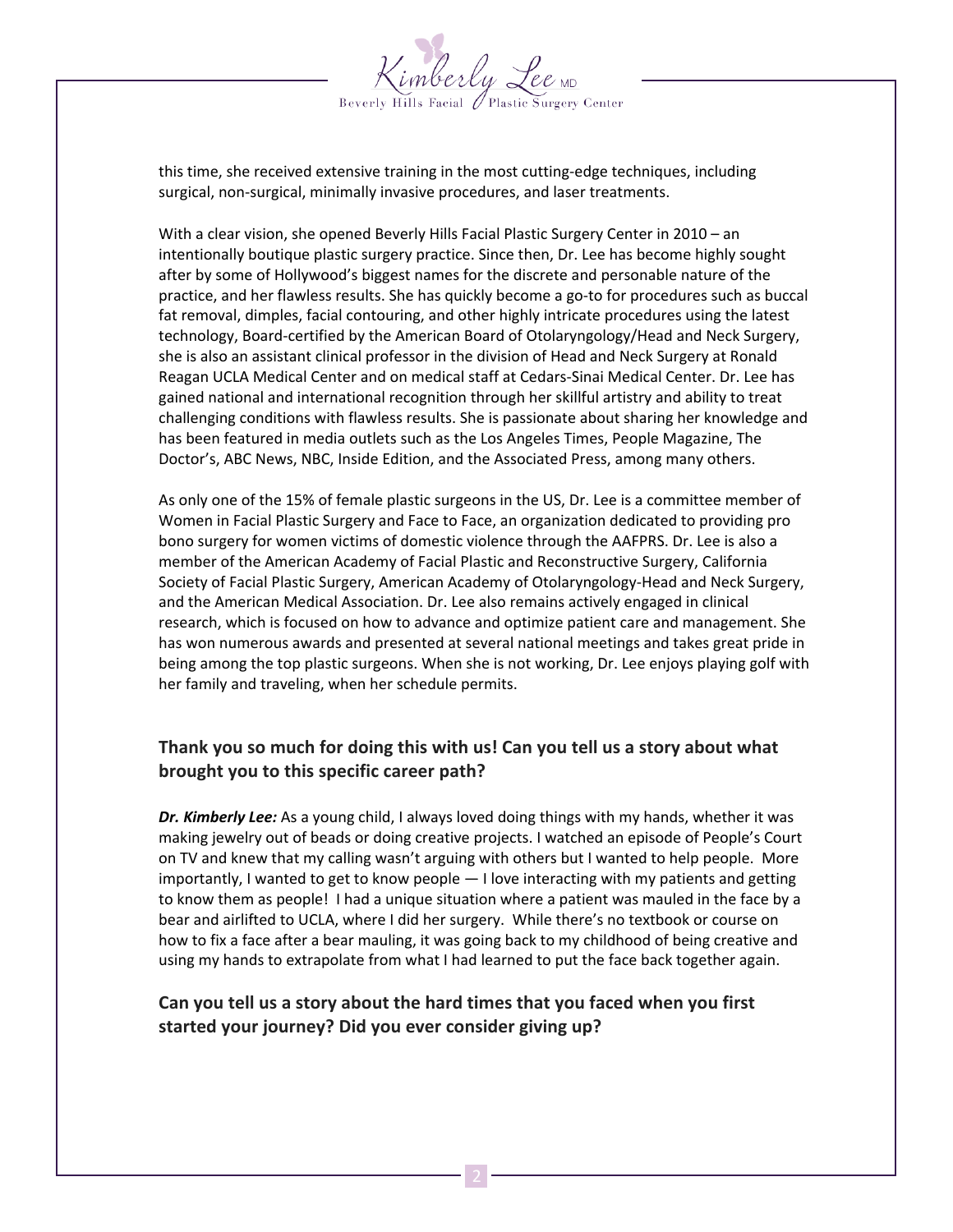

*Dr. Kimberly Lee:* Life is full of obstacles and challenges and the path in medicine is no different. At the end of the training, you're surgically capable but there's so much more to learn when it comes to ensuring a smooth experience for patients and running a practice. Like anything else, I think it's important to learn everything from the bottom up. When I first started my practice, I wanted to know what people were asking for and what questions they were asking on the phone before coming in for a consultation, so I answered phone calls. A lot of times what's obvious or common sense to me isn't the case for others so I had to think about how to teach the staff about customer service, protecting patients' privacy, and anticipating what each patient might need.

When our practice was small, I had more time to spend with patients to get to know them. As our practice grew from word of mouth, it was important to transition in a way that ensured our patients received the same level of attention and care. Sure, there've been many times where something discouraging happens and momentarily you consider giving up, but one thing Stanford taught me is persistence! At the end of the day, you can't do everything, so it's important to find good people who are amazing at what they do so that I can concentrate on what I need to do for my patients.

#### **Often leaders are asked to share the best advice they received. But let's reverse the question. What's the worst advice you received?**

*Dr. Kimberly Lee:* I think I erased this from my memory already, so I'm having a hard time remembering what that might have been!

## **Is there a particular podcast you listened to, or business thought leader that you find helpful while maneuvering this pandemic?**

*Dr. Kimberly Lee:* Yes, there is a podcast from some aesthetic leaders on practice management during the pandemic. It's been helpful for both myself and the team during these challenging times.

#### **In your opinion, what makes your company stand out from the competition?**

*Dr. Kimberly Lee:* Our high level of care is reflected by everyone in my practice, including my staff. Because of this, we maintain long-standing relationships with many of our patients. I focus exclusively on the face and keep my finger on the pulse with the latest and greatest cutting-edge advances in my field, and that means adapting to bring the latest techniques and technology to our patients. Sometimes newer doesn't always mean better so it's important to vet things out. My philosophy is to never be the first person to do something and certainly not the last, but I don't want my patients to be guinea pigs for anything. Before we offer any new treatment, we do our research and try everything on ourselves first to make sure it's safe for our patients. It's that level of attention to detail that sets us apart.